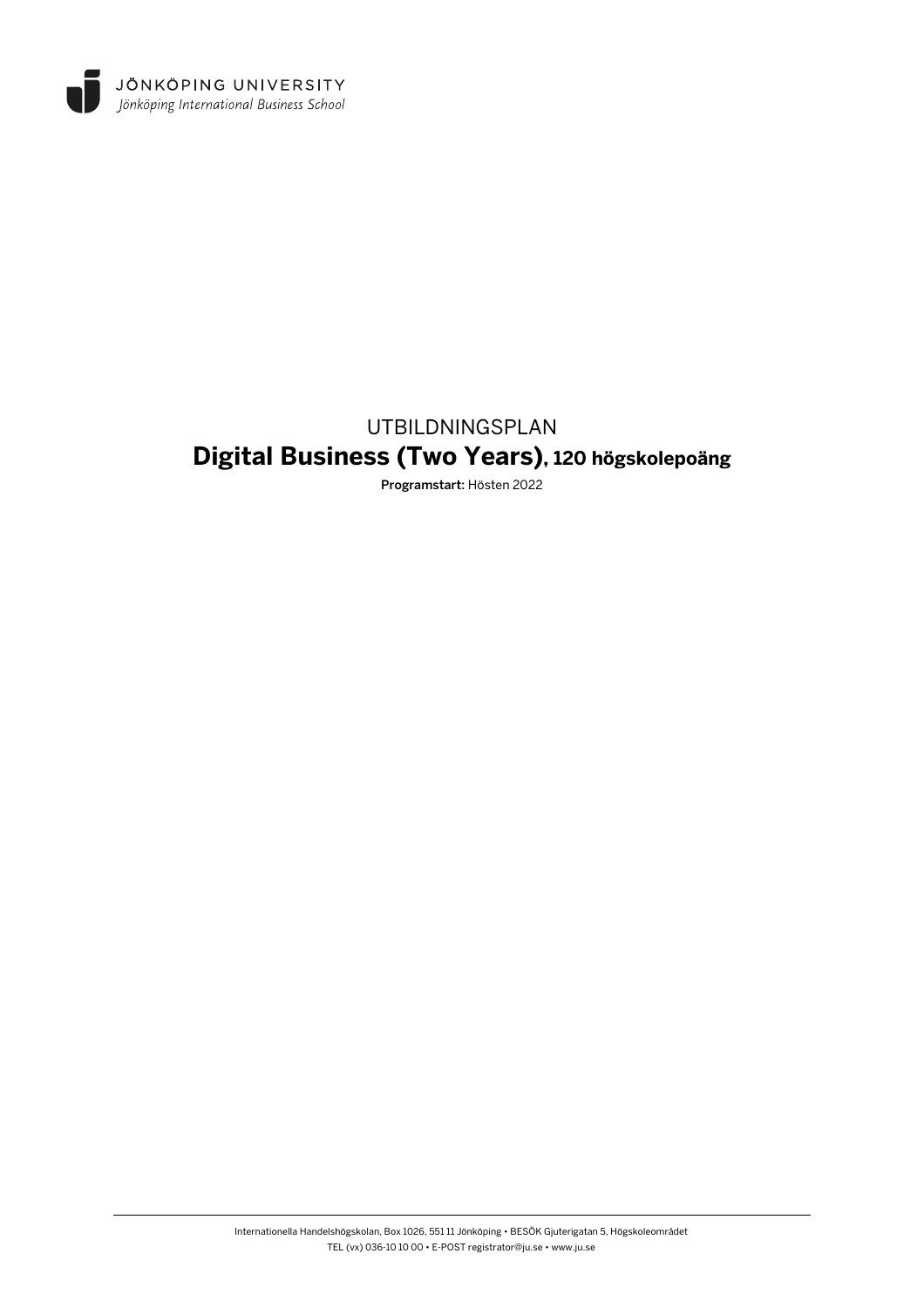## UTBILDNINGSPLAN **Digital Business (Two Years), 120 högskolepoäng**

Digital Business (Two Years), 120 credits

| <b>Programkod:</b> JADB9 |                                     | Programstart:                   | Hösten 2022 |
|--------------------------|-------------------------------------|---------------------------------|-------------|
|                          | <b>Fastställd av:</b> VD 2021-06-07 | Utbildningsnivå: Avancerad nivå |             |
| <b>Version:</b>          |                                     |                                 |             |

## Examensbenämning

Filosofie masterexamen med huvudområdet företagsekonomi

Degree of Master of Science (120 credits) with a major in Business Administration

## Programbeskrivning

## Programme aims

This programme has been developed as a response to the transformational pressures that digitalization exerts on existing and new businesses. The programme aims to provide students with knowledge, skills, and approaches, relevant for analyzing, identifying and managing digital opportunities for strategic business creation and development and organizational change. To that end, the programme stimulates creative thinking around digitalization, business innovation and renewal. To foster understanding and ability for integration of theory with practice, the curriculum is built to enable student interaction with a selection of relevant business partners, for example through guest lectures, course projects, case-based learning, and internships. To secure the range of competencies necessary to understand and manage digital business, the programme presents students with new and future-oriented perspectives utilizing a crossdisciplinary approach, combining Business administration (major), with Informatics and Business law.

## Mål

## General aims

Second cycle education shall essentially build on the knowledge students acquire in first cycle education or corresponding knowledge. Second cycle education shall involve a deepening of knowledge, skills and abilities relative to first cycle education and, in addition to what applies to first cycle education, shall;

- further develop the students' ability to independently integrate and use knowledge,
- develop the students' ability to deal with complex phenomena, issues and situations, and
- develop the students' potential for professional activities that demand considerable independence for research and development work.

Program specific aims

Knowledge and understanding

Graduates of the programme will have a general knowledge and understanding of business administration and a specialised and considerably deep knowledge in the field of digital business certain areas of the field.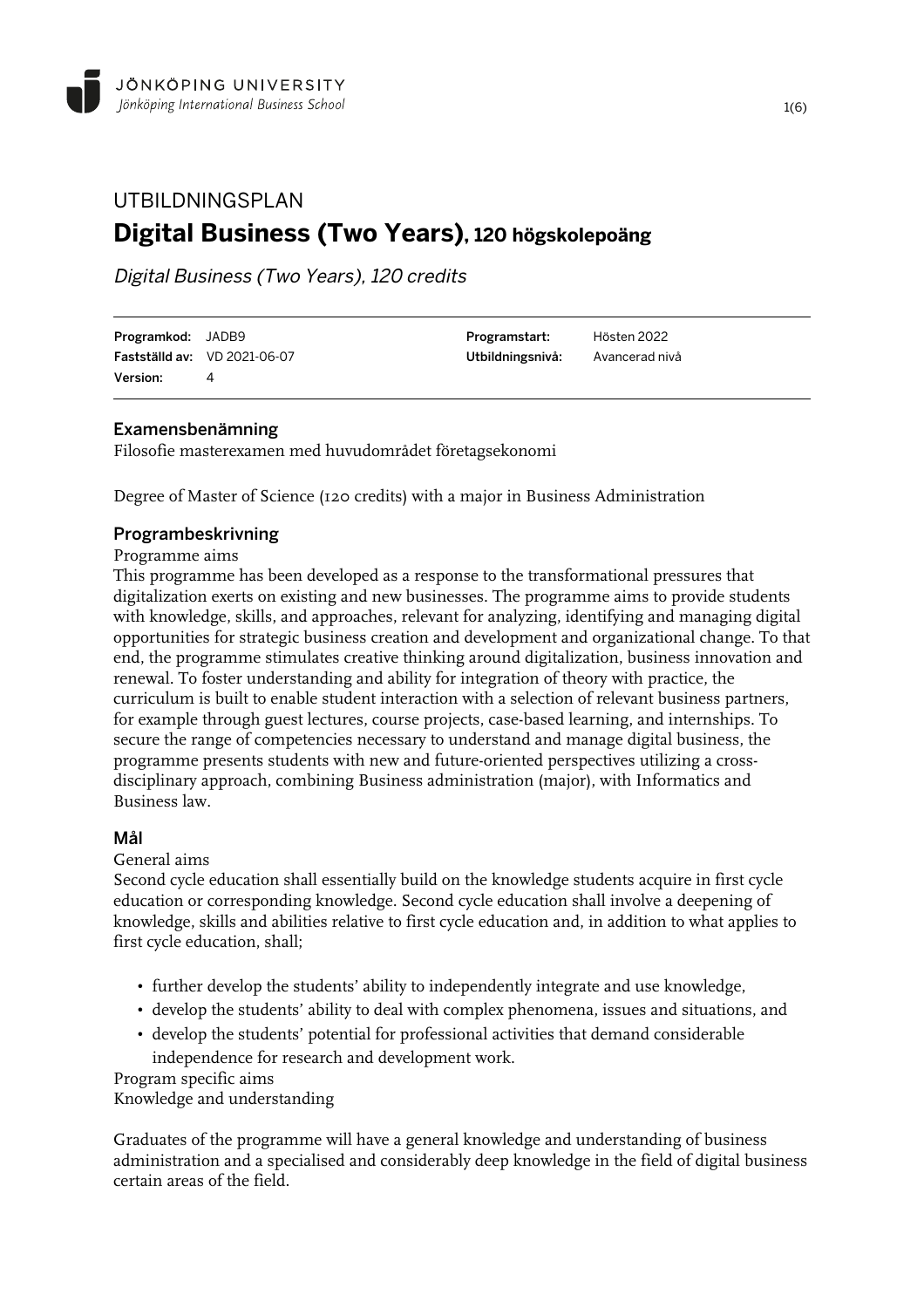## Corresponding Objectives:

Graduates of the programme will be able to

- demonstrate knowledge and understanding in Business Administration, including both broad knowledge in the field of business administration and a considerable degree of specialised knowledge in digital business;
- demonstrate deepened insight into current research and development work in digital business;
- demonstrate specialised methodological knowledge in business administration and specifically related to digital business; and
- demonstrate understanding of issues of digital business and how it can be interpreted with different theoretical approaches.

## Skills and abilities

Graduates of the programme will have acquired the skills to integrate knowledge critically and to analyse complex issues encountered for a career that includes management in digital settings, and be effective communicators of activities associated with those skills.

## Corresponding Objectives:

Graduates of the programme will be able to

- demonstrate the ability to integrate knowledge critically and systematically and analyse, assess and deal with complex phenomena, issues and situations associated with digital business, even with limited information;
- demonstrate the ability to identify and formulate issues critically, independently and creatively as well as to plan and, using appropriate research methods, undertake advanced tasks within predetermined time frames so as to contribute to the development of knowledge and evaluate this work;
- demonstrate the ability in speech and writing to report clearly on digital business issues and discuss their conclusions and the knowledge and arguments on which they are based, in dialogue with different national and international audiences; and
- demonstrate the skills required for participation in research and development work or to work independently in other advanced contexts, including in academic research related to digital business.

Judgement and approach

Graduates of the programme will understand the scientific, social, ethical, and personal responsibility aspects of practical work and research in business administration, including the role, use, and development of knowledge and the ethical aspects and possibilities of scientific endeavor.

Corresponding Objectives:

Graduates of the programme will be able to

- demonstrate the ability to make assessments in business administration, taking into account relevant scientific, societal and ethical issues and also demonstrate awareness of ethical aspects in research and development work;
- demonstrate insight into the possibilities and limitations of science/research, its role in society and people's responsibility for how it is used; and
- demonstrate the ability to identify their personal need for further knowledge and to take responsibility for developing their knowledge.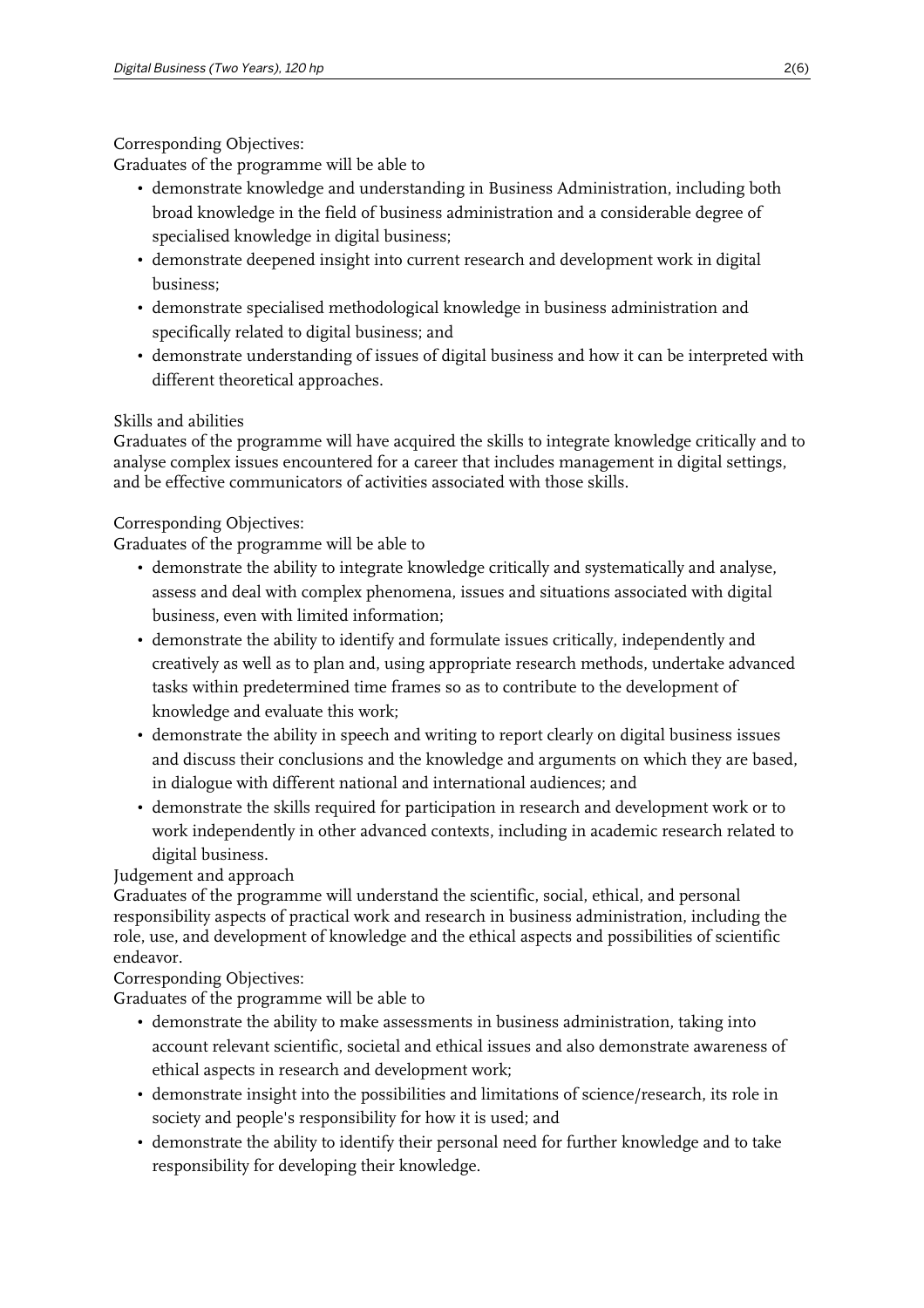## Mission driven

Graduates of the programme will be equipped to contribute to the advancement of business practice in a global environment, with particular emphasis on aspects of Ownership, and/or Entrepreneurship and/or Renewal.

Corresponding Objectives:

Graduates of the programme will be able to:

- Exemplify how digitalization can form a basis for renewal in existing business with regards to, and based on analyses, of current business operations
- Demonstrate awareness of the opportunities for entrepreneurship that various forms of digitalization offers
- Demonstrate the ability to work in internationally diverse teams to solve a given assignment.

The above is in accord with the intended learning outcomes set for a two-years Master's degree by the Swedish National Agency for Higher Education.

## Innehåll

## First semester

The programme starts with the course Understanding Digital Business, which is designed to provide students with a foundation regarding the influence of digitalization on business opportunities, doing business, and organizing for business. The course clarifies the wide array of digital businesses available while introducing theory to explain the development and management of technological change in business. In parallel, the course *Digitalization and* Industrial Dynamics is run, which introduces students to external analysis, more specifically understanding digitalization as a macro trend in society. The course provides tools and methods to assess environmental transformation and identify opportunities and consequences for business and policy. These introduction courses are followed by a course on Digital Entrepreneurship and Advanced Research Methods in Entrepreneurship. The former secures a progression of knowledge within business administration, specifically focused on entrepreneurship processes, while crafting the students' "entrepreneurial selves" through practical assignments; including working on a digital business idea. The method course ensures that all students understand research philosophy and gains the knowledge and skills to perform and/or order both advanced qualitative and quantitative research. The course prepares students for writing a master thesis in Business Administration with a particular attention to entrepreneurial and tranformational aspects, but is also a key to developing critical thinking capabilities and managing skilled report writing based on research in general.

## Second semester

The second semester focuses on competences and skills in specific areas of business administration. Data Analysis for Decision-making is a course that develops the students' ability to order and/or take part in data (analytics) driven decision-making. This includes how to source, keep, and deal with big data, as well as how to analyse relevant metrics for business development. In parallel, a course on *Digital Business Modeling* follows logically from the innovation and entrepreneurship courses in the autumn semester, and develops the innovative thinking about new and emerging business models in a digital world, and how this creates opportunities for new business development.

In the second half of the spring semester the students take the course Digital Marketing, introducing students to the opportunities and challenges of data-driven and automated marketing. In parallel the students take a course on *Entrepreneurial Finance*. For the latter course the students are introduced to concepts like venture capital and crowdfunding.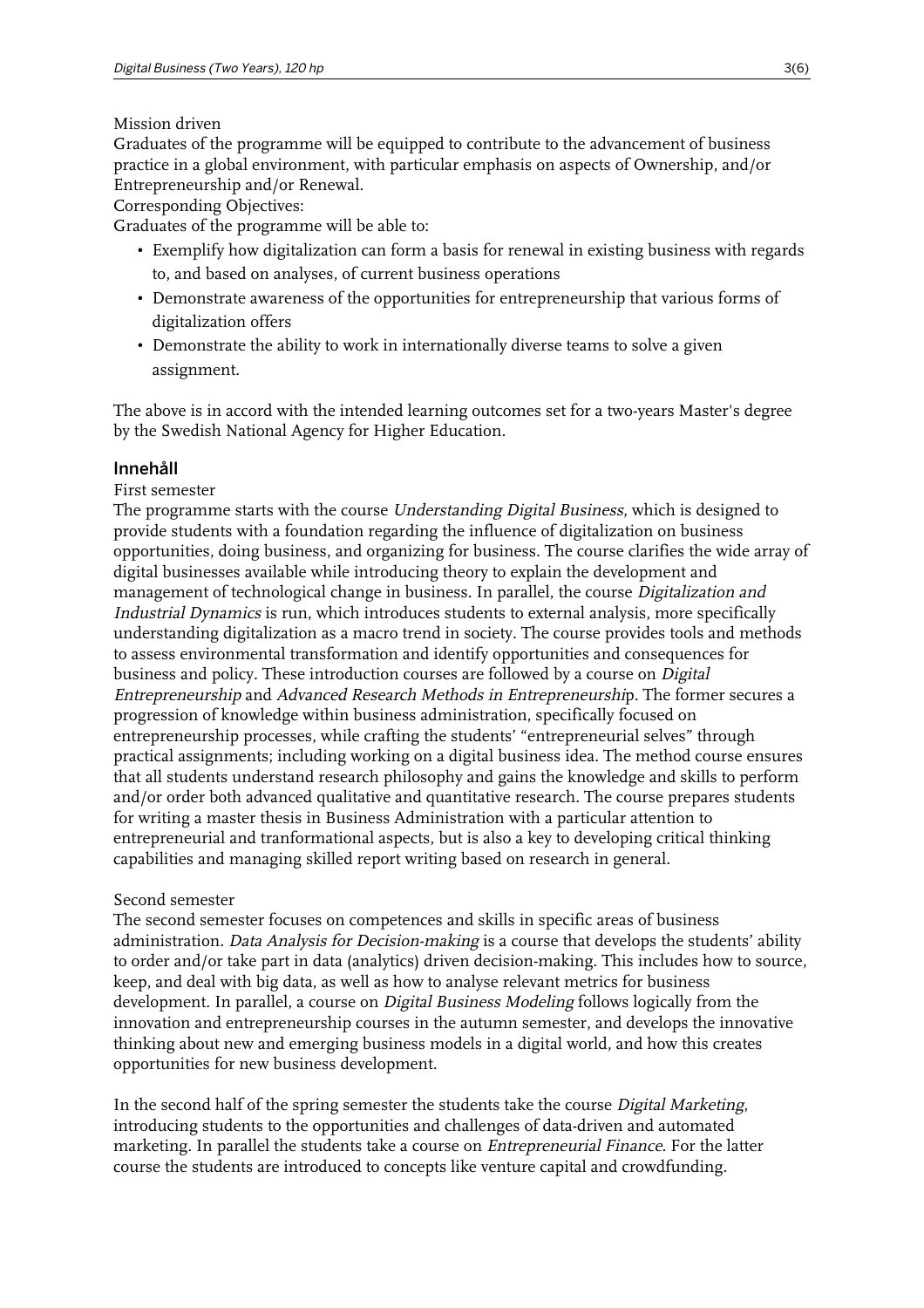#### Third semester

During the third semester students take a 15 credit Internship course, which provides them with the opportunity to get hands-on experience in a specific area of digital business by working within their own or an existing organization. The course requires students to make continuous reflection on their competence and learning, and to write a report that promotes the ability to review theory in the light of practice. The internship secures an international outlook for students, as the internship should relate to digital business and be done in an international context. As a general rule, students find their internship places themselves. Parallel to the internship course, students take two courses that are primarily conducted online. Business Law in a Digital Context is a course designed to accommodate students' need of competence in legal matters when developing digital business that reaches across borders. The course Leading Organizing Innovation Work is a course designed to prepare students for leading organizations in a digital setting.

#### Fourth semester

The fourth and final semester focuses on further developing the students' analytical skills and ability to perform independent and critical research in the area of digital business. Students spend the semester writing a 30 credit Master Thesis in Business Administration on a topic related to digital business.

All courses are taught in English. Thanks to the internationally diverse student and faculty population at Jönköping International Business School (JIBS), each course provides an opportunity for interaction across cultural and national boundaries. The international atmosphere is reinforced with international subject matter in this programme and particularly its consideration of the truly global character of developing companies in a digital context.

The education aims to prepare students for working with digital business in an international environment, specifically with focus on entrepreneurship, business renewal, and/or marketing. The education also prepares students for research in these areas, possibly within doctoral studies.

#### Kurser

| Kursbenämning                                                  |     | Huvudområde     | Fördjupning      | <b>Kurskod</b>     |
|----------------------------------------------------------------|-----|-----------------|------------------|--------------------|
| Advanced Research Methods in<br>7,5<br>Entrepreneurship        |     | Företagsekonomi | A1N              | JARR26             |
| Business Law in a Digital Context                              |     | Handelsrätt     | A1F              | JBLR27             |
| Data Analysis for Decision-Making                              |     | Informatik      | A1F              | JDAS27             |
| <b>Digital Business Modeling</b>                               |     | Företagsekonomi | A1N              | JDBR27             |
| Digital Entrepreneurship<br>7,5                                |     | Företagsekonomi | A1N              | JDER29             |
| Digital Marketing                                              | 7,5 | Företagsekonomi | A1F              | JDMS27             |
| Digitalization and Industrial Dynamics                         |     | Företagsekonomi | A1N              | JDDR22             |
| <b>Entrepreneurial Finance</b>                                 | 7,5 | Företagsekonomi | A1N              | ENNR <sub>23</sub> |
| International Internship on Digital<br>Business                |     | Företagsekonomi | A1N              | JIIR28             |
| Leading and Organizing Innovation<br>Work                      | 7,5 | Företagsekonomi | A1N              | JLOR27             |
| <b>Master Thesis in Business</b><br>Administration (Two Years) |     | Företagsekonomi | A <sub>2</sub> E | JMBV27             |
| <b>Understanding Digital Business</b>                          | 7,5 | Företagsekonomi | A1N              | JUDR26             |

#### Obligatoriska kurser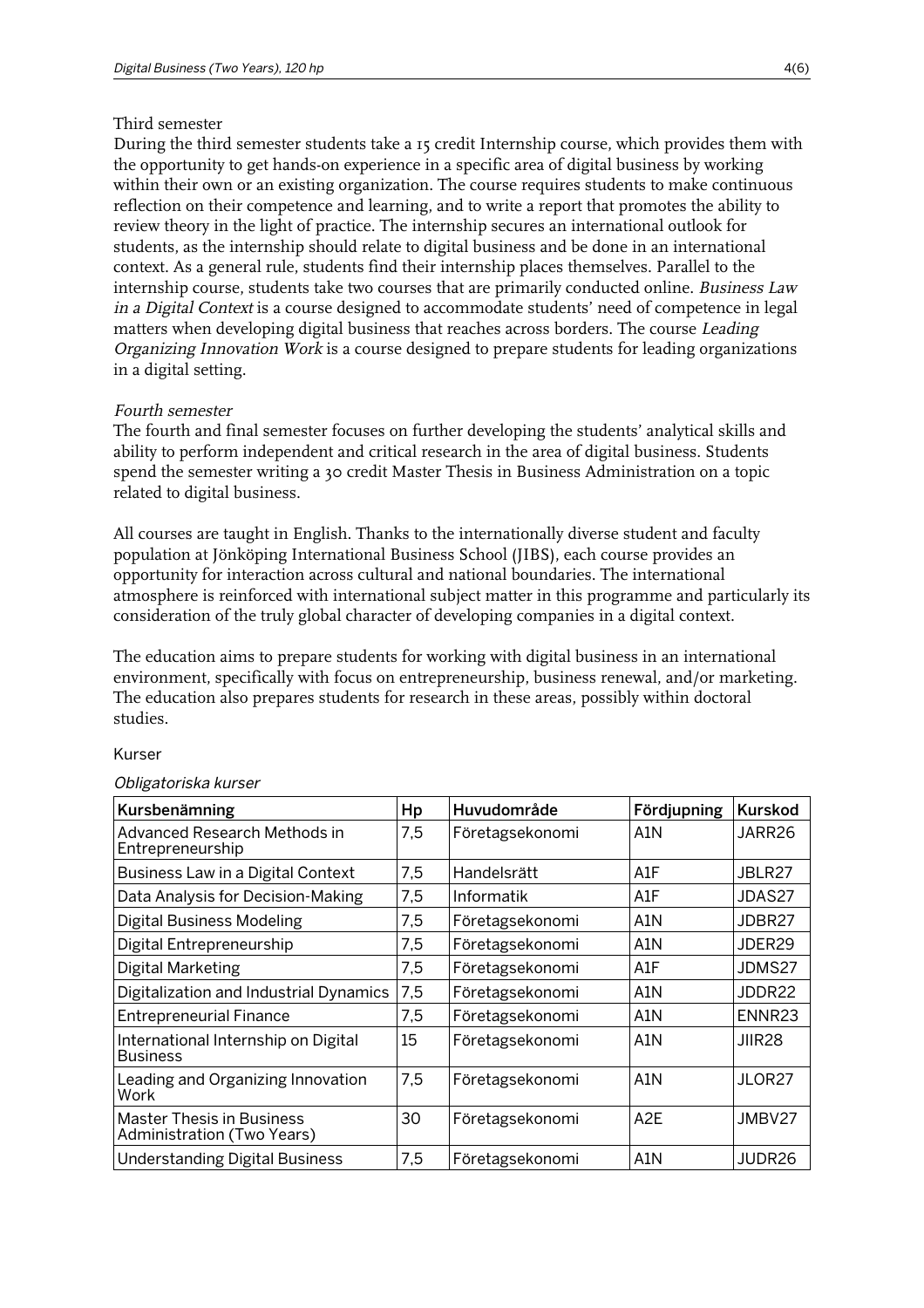#### Programöversikt Årskurs 1

| Termin 1                                          |                                                                  | Termin 2                                      |                                    |  |
|---------------------------------------------------|------------------------------------------------------------------|-----------------------------------------------|------------------------------------|--|
| Period 1                                          | Period 2                                                         | Period 3                                      | Period 4                           |  |
| Digitalization and Industrial<br>Dynamics, 7,5 hp | Advanced Research<br>Methods in<br>Entrepreneurship, 7,5 hp      | Data Analysis for Decision-<br>Making, 7.5 hp | Digital Marketing, 7,5 hp          |  |
| Understanding Digital<br>Business, 7,5 hp         | Digital Entrepreneurship, 7,5 Digital Business Modeling,<br>  hp |                                               | Entrepreneurial Finance, 7,5<br>hp |  |

## Årskurs 2

|                                           | Termin 3                                            | Termin 4                                                       |          |  |
|-------------------------------------------|-----------------------------------------------------|----------------------------------------------------------------|----------|--|
| Period 1                                  | Period 2                                            | Period 3                                                       | Period 4 |  |
| Business Law in a Digital Context, 7,5 hp |                                                     | Master Thesis in Business Administration (Two Years), 30<br>np |          |  |
|                                           | International Internship on Digital Business, 15 hp |                                                                |          |  |
|                                           | Leading and Organizing Innovation Work, 7,5 hp      |                                                                |          |  |

## Undervisning och examination

To pass a course, the student needs to fulfill all the course requirements. Examination will be executed by written exam, oral exam or term papers. Different methods of examination can be used within a single course. The student will be offered examination opportunities in accordance with document: Regulations and Guidelines for first, second and third cycle education at Jönköping University. Mandatory workshops and assignments can figure within the frame of the course.

All courses offered by JIBS will be graded according to the following six levels: A-E constitutes a pass and FX or F is equal to a fail. The grades Pass or Fail can also be used for selected examinations.

## Förkunskapskrav

The applicant must hold the minimum of a Bachelor's degree (i.e the equivalent of 180 ECTS credits at an accredited university) with at least 90 ECTS credits in one (or a combination) of the following areas: business administration, economics, industrial engineering and management, or equivalent. At least 60 ECTS credits must be in business administration. Proof of English proficiency is required.

## Villkor för fortsatta studier

The following requirements need to be met for students to proceed to the second academic year within the program: Within the program the student must not fall behind more than 30 credits.

## Examenskrav

To obtain the Master of Science (120 credits) with a major in Business Administration, the student must complete the course requirements of at least 120 credits at the higher education level that were not used for the bachelor degree, with at least 90 credits overall in second-cycle courses and at least 60 of those second-cycle credits in business administration including 30 credit Master Thesis in Business Administration (Two Years).

To obtain the Master of Science (120 credits) with a major in Business Administration, with a focus on Digital Business, the student must complete: (1) the requirements for the Master of Science (120 credits) with a major in Business Administration, (2) all mandatory programme courses as listed in the above Contents section, or their equivalent, and (3) a Master thesis in business administration (30 credits) that covers a topic within digital business.

## Kvalitetsutveckling

Our cooperation with JSA, the student organization, is crucial. This work is conducted on two levels, programmes and courses.